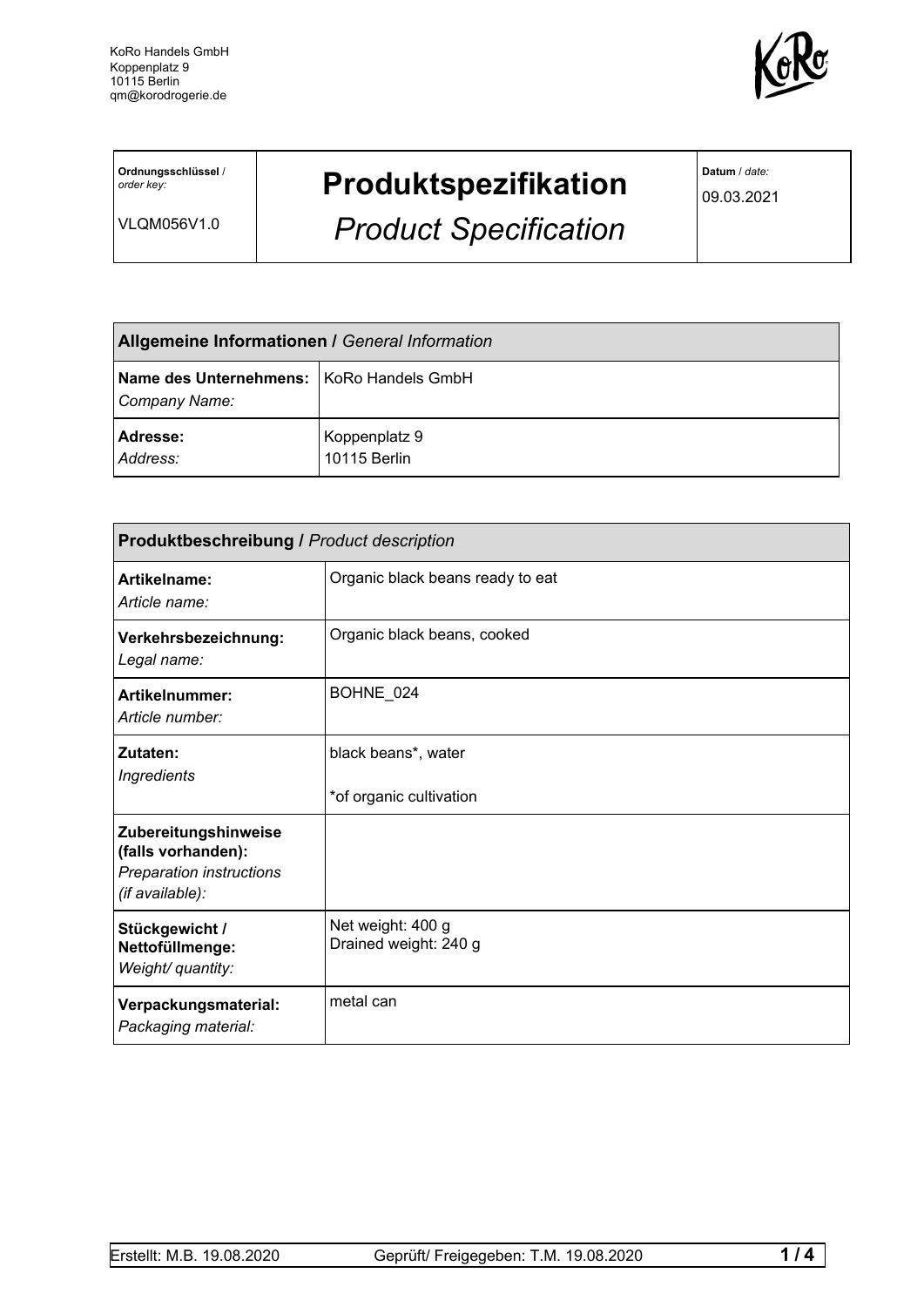

| <b>Produktbeschreibung / Product description</b>               |                                                                                                                                                                                                                                                                                           |  |
|----------------------------------------------------------------|-------------------------------------------------------------------------------------------------------------------------------------------------------------------------------------------------------------------------------------------------------------------------------------------|--|
| <b>Besondere</b><br>Eigenschaften:<br>Special characteristics: | x bio /organic (Öko-Kontrollstelle / organic control body: IT-BIO-006)<br>$\Box$ fairtrade / fairtrade<br>x vegan / vegan<br>x vegetarisch / vegetarian<br>$\Box$ glutenfrei / glutenfree<br>x laktosefrei / lactose-free<br>koscher / kosher<br>$\Box$ halal / halal<br>andere / others: |  |

| Sensorische Beschreibung / Sensorical description |                                          |  |
|---------------------------------------------------|------------------------------------------|--|
| Aussehen / Farbe:<br>Appearance / Colour:         | Characteristic                           |  |
| Geschmack:<br>Flavour:                            | Typical, without aftertaste              |  |
| Geruch:<br>Odour:                                 | Characteristic, without extraneous notes |  |
| Konsistenz:<br>Texture:                           | Soft                                     |  |

| Nährwertangaben pro 100 g / Nutritional information per 100 g  |          |           |
|----------------------------------------------------------------|----------|-----------|
| Energie: I Energy value:                                       | 240 / 57 | kJ / kcal |
| Fett: / Fat:                                                   | 0,6      | g         |
| Davon gesättigte Fettsäuren: I of which saturated fatty acids: | 0        | g         |
| Kohlenhydrate: I Carbohydrates:                                | 6,3      | g         |
| Davon Zucker: I Of which sugar:                                | 0        | g         |
| Ballaststoffe: / Fibre:                                        | 5,1      | g         |
| Eiweiß: / Protein:                                             | 4,1      | g         |
| Salz: / Salt:                                                  | 0,04     | g         |
| sonstige Angaben: / other values:                              |          | $%$ NRV*  |
|                                                                |          |           |

*\*Nutritional Reference Value according to regulation (EU) Nr. 1169/2011/*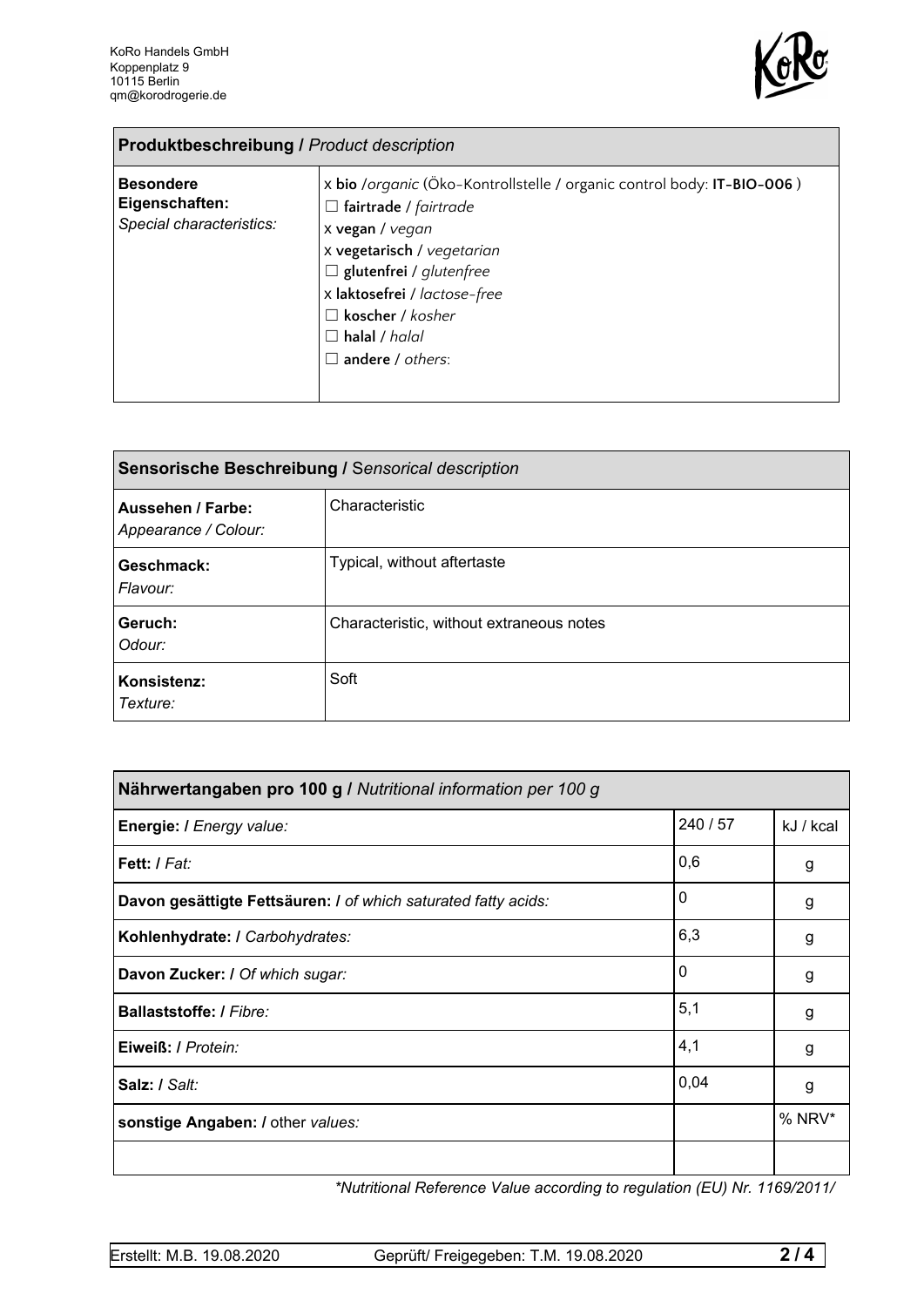

| <b>Lagerung und Haltbarkeit / Storage and Shelf Life</b>             |                                                                                                                                                                                    |  |
|----------------------------------------------------------------------|------------------------------------------------------------------------------------------------------------------------------------------------------------------------------------|--|
| <b>Optimale</b><br>Lagerungsbedingungen:<br>Storage recommendations: | Store in a cool and dry place, protected from light. After opening, keep in<br>the refrigerator in a non-metallic container suitable for food, cover and<br>consume within 3 days. |  |
| Mindesthaltbarkeit:<br><b>Expected shelf life:</b>                   | 36 months                                                                                                                                                                          |  |

## **Allergenkennzeichnung gemäß LMIV 1169 / 2011 /** *Allergen Declaration according to EU Regulation 1169 / 2011*

**Legende:** *Key*

*a.* **Allergen ist in der Rezeptur enthalten /** *Allergen contained in recipe*

- *b.* **Risiko der Kreuzkontamination ist möglich /** *Possible risk of cross contamination*
- **c. Allergen ist in der Rezeptur nicht enthalten /** *Allergen not contained in recipe*

| a            | b            | C                        |
|--------------|--------------|--------------------------|
| П            | X            | $\blacksquare$           |
| $\mathsf{L}$ | $\perp$      | X                        |
| П            |              | X                        |
| Г            |              | X                        |
| □            | X            | $\overline{\phantom{a}}$ |
| H            | $\perp$      | X                        |
| $\mathsf{L}$ | $\perp$      | X                        |
| П            | П            | X                        |
| П            | $\mathsf{x}$ | $\Box$                   |
| П            | П            | X                        |
| L            | X            |                          |
| П            | $\Box$       | X                        |
|              | X            | $\blacksquare$           |
|              |              | X                        |
|              |              |                          |

**\* Mandeln /** *Almonds***, Haselnüsse /** *Hazelnuts***, Walnüsse /** *Walnuts***, Cashewnüsse /** *Cashews***, Pecannüsse,** *Pecans,* **Paranüsse /** *Brazil nuts***, Pistazien /** *Pistachios***, Macadamianüsse /** *Macadamia nuts*